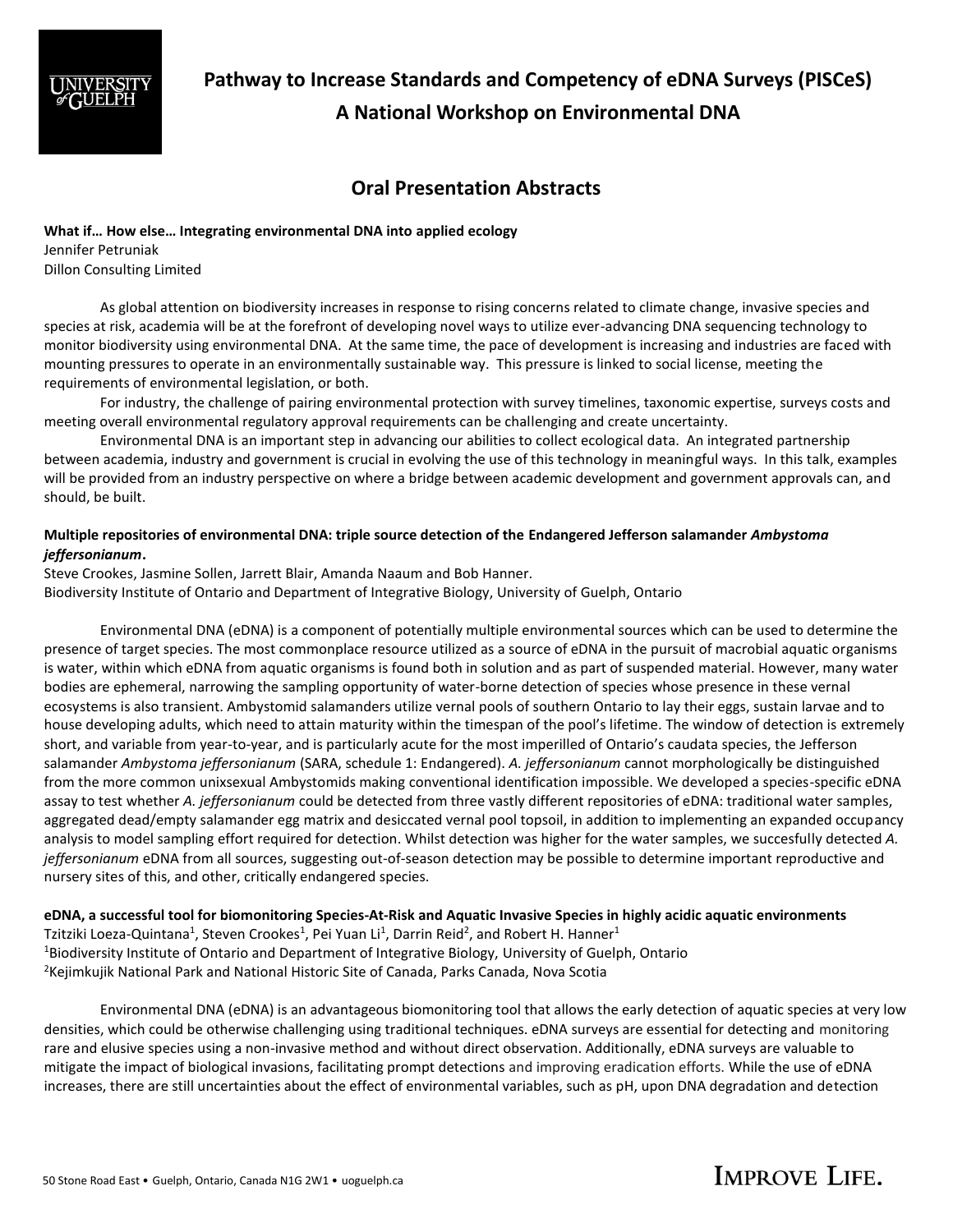

probabilities. Here, we assess the ability of eDNA sampling to detect the presence/absence of one species-at-risk (Blanding's turtle) and two invasive aquatic species (Chain pickerel and Smallmouth bass) in Kejimkujic National Park and Historical site, where the aquatic system is highly acidic. We designed and validated a species-specific qPCR taqman assay for each of the three target species. Five replicates of 1L water samples were taken per sampling site (five sites for Blanding's turtle and chain pickerel, seven sites for smallmouth bass). Water filtration and eDNA extractions were performed on-site, while qPCR reactions were performed in the Lab. Despite the low water pH, our results show positive eDNA detections in almost all expected positive sites (except in one site for Blanding's turtle and chain pickerel). Additional detection was observed in sites where the presence of the target species was previously unknown. Our study supports the advantage of eDNA to detect species in low densities, and its value in management strategies and conservation biology.

#### **Utilizing eDNA to detect SAR when others have failed: Redside Dace in Irvine Creek**

Jay Cashubec<sup>1</sup>, Mario Thomas<sup>2</sup>

<sup>1</sup>*AECOM, Guelph, Ontario;* <sup>2</sup>*Precision Biomonitoring, Cambridge, Ontario*

Irvine Creek, protected as regulated habitat for Redside Dace (*Clinostomus elongatus*), is running out of time. When AECOM applied for a permit under the Endangered Species Act (ESA) in early 2017 for a bridge replacement project over Irvine Creek it was revealed that Redside Dace had eluded capture since 2001 and was fast approaching the end of the 20-year regulatory protection window. Consultation with MNRF concluded that a presence/absence study was needed to determine if Redside Dace still inhabited Irvine Creek.

Various means of conventional and non-traditional sampling methods had historically been employed on Irvine Creek, including: seining, electrofishing, and even videography. Due to the limitations of site conditions, and sampling gear restrictions for uplisted SAR, it was evident that alternative means of sampling was necessary. Irvine Creek was a perfect candidate to implement eDNA. Working with the University of Guelph and Precision Biomonitoring we received approval from our client and MNRF granted the use of eDNA as an Overall Benefit Measure as part of the ESA permit.

Our presentation details the opportunity that generated eDNA for use as part of the regulatory permitting process, including: agency consultation, sample design (including amendments); QA/QC and sampling confidence, restrictions/limitations, preliminary results (pending agency approval), and potential implications to regulatory framework (inferred questions).

### **Regulatory considerations for eDNA: The good, the bad, and the ugly**

Marc Skinner<sup>1,2</sup>, Mary Murdoch<sup>1</sup> <sup>1</sup> Stantec Consulting Ltd.; <sup>2</sup>Department of Biology, Dalhousie University

eDNA technology provides an entirely non-invasive means of conducting ecological surveys without physically harming organisms, particularly species-at-risk, and at a considerably lower sampling effort and cost. As with any emerging technology, substantial hurdles exist in securing regulator and stakeholder acceptance of eDNA as a valid and feasible alternative to traditional biodiversity studies employed for environmental assessments, industrial compliance monitoring, or restoration/remediation success criteria. Our presentation will employ case studies from contemporary industrial projects highlighting successful adoption of genomic biodiversity tools, projects that fell short, and a discussion of current barriers to regulatory uptake with suggestions for potential paths to future success.

### **Recent progress in the development and application of robust targeted eDNA detection methods: The BC experience** Jared Hobbs<sup>a,b,c</sup>, Caren C. Helbing<sup>d</sup>, Doug Bright<sup>a</sup>, and Aron Weir<sup>e</sup>

<sup>a</sup>Hemmera Envirochem Inc., 303-1221 Broad Street, Victoria, British Columbia; <sup>b</sup>Aurora Ecological Consulting, 9809 Spalding Road, Pender, British Columbia; <sup>c</sup>Natural Resources Training Group, 100 Stamp Way, Nanaimo, British Columbia; <sup>d</sup>Department of Biochemistry and Microbiology, 3800 Finnerty Road, University of Victoria, Victoria, British Columbia; <sup>e</sup>Maxxam Analytics, 4606 Canada Way, Burnaby, British Columbia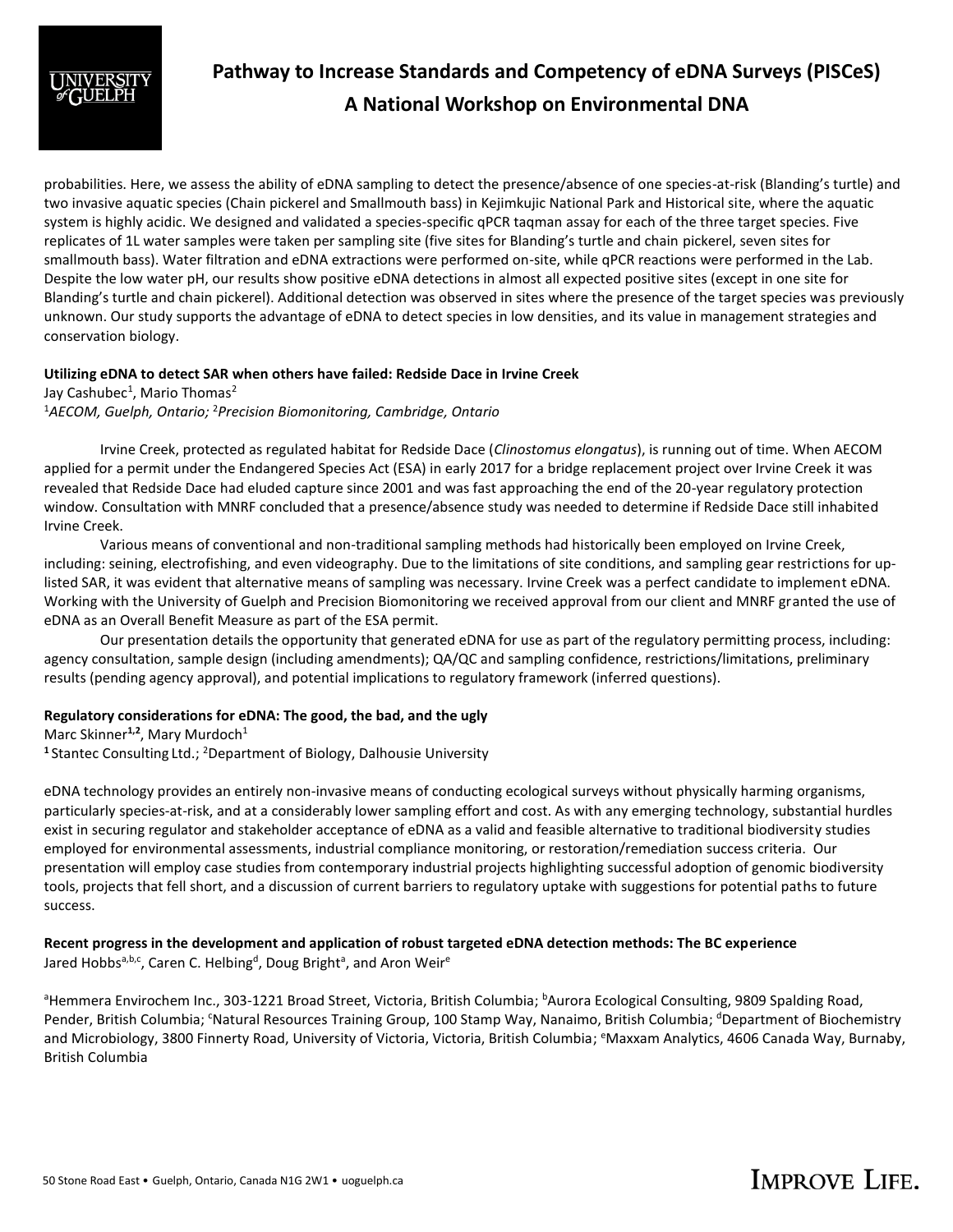

Timely delivery of robust and accurate information is required to ensure effective and efficient environmental protection and management. Information pertaining to the distribution of aquatic and semi-aquatic native and invasive species can now often be most efficiently achieved *via* application of eDNA methods.

The credibility of eDNA survey methods depends on adequate methodological validation and verification; accurate results require rigour at multiple stages including field sampling, sample handling/processing, laboratory test design/validation/analysis, and test result reporting/interpretation. We have tackled these issues through promotion of a shared and transparent understanding of eDNA methodological considerations in all aspects of eDNA project design.

This presentation provides an overview of the activities undertaken to increase the standards and competency of eDNA surveys in western Canada. This includes the development of accepted eDNA field and laboratory standards by the BC Ministry of the Environment and Climate Change. Based upon experience of over 40 eDNA projects since 2014, particular focus has been on developing robust field and laboratory pipelines for consistent application in academic, government and commercial settings. Education and community-building has taken the form of a recent western Canada regional workshop and training courses provided through the Natural Resources Training Group.

This presentation discusses the strengths and limitations of eDNA using lessons learned through implementation and practice as a tool for addressing best practices and minimum data collection/reporting requirements to inform environmental management. The presentation also discusses critical considerations for further advancement of eDNA methods using a standardized approach to ensure rigour in environmental assessment practices.

#### **Mapping invasive and native invertebrates in two great lakes tributaries using environmental DNA (eDNA) metabarcoding**

Justin G. Mychek-Londer<sup>1</sup>, Hugh J. MacIsaac<sup>1</sup>, Katherine D. Balasingham<sup>2</sup>, and Daniel D. Heath<sup>1</sup>.

- <sup>1</sup> Great Lakes Institute for Environmental Research at The University of Windsor, Ontario Canada.
- <sup>2</sup> Department of Physical and Environmental Sciences at Scarborough, University of Toronto, Canada

Aquatic invasive species (AIS) impact, and pose ongoing risks to native species and ecosystems including in the Laurentian Great Lakes (hereafter Great Lakes). We describe using massively-parallel high-throughput next-generation sequencing and metabarcoding of environmental DNA (eDNA) to determine distributions and potential AIS impacts across 86 sampling sites in two major Great Lakes tributaries (Grand, Sydenham Rivers, South Western Ontario, Canada). Sampling began near each river mouth and extended into upperriver reaches. We used a universal PCR primer set targeting CO1 and relatively strict parameters when BLASTing quality controlled sequenced amplicons against customized species-level reference databases composed of: established Great Lakes AIS; AIS likely to expand into Great Lakes basins; mollusks; chironomids; rotifers; and many crustaceans. AIS identified are likely the first such observances in these rivers and included: a freshwater jellyfish (*Craspedacusta sowerbyii*), two oligochaetes (*Branchiuria sowerbyi*, *Potamothrix moldaviensis*) and a copepod (*Skistodiaptomus pallidus*). Rare important native mollusks identified included the provincially endangered rayed bean (*Villosa fabalis*) and threatened mapleleaf mussel (*Quadrula quadrula*). Each river had overall different species compositions, for example, the Grand had 23 of 56 total species we identified, whereas we identified 42 of the same overall 56 taxa in the Sydenham River. Taxa presence also varied among sites within rivers. At sites in the mid-reaches of the Sydenham we observed overlapping occurrences of AIS and rare native mollusks. This locale presents opportunities for further: examinations of trophic interactions, determinations of mechanisms of previous AIS dispersals, efforts to limit AIS spread, and for characterizations of AIS impacts.

### **Evaluation of freshwater fish communities with eDNA metabarcoding: a quantitative perspective**

Louis Bernatchez\*, Damien Boivin-Delisle, Jean-François Bourque, René Dion

IBIS Institut de Biologie Intégrative et des Systèmes), Université Laval, Québec, Canada

Accurate data on species distribution and abundance are critical for conservation and management of aquatic resources. Several inventory methods, such as gillnets survey, are widely used to estimate those parameters. However, gillnets can be invasive, costly in terms of material and human resources, may cause unwanted mortality in the fish communities studied as well as been subject to size and species selection bias. Environmental DNA (eDNA) analysis, which consists of detecting DNA traces released by species in their environment, could be used as a non-invasive, more accurate and less costly alternative or complementary than so-called method. In this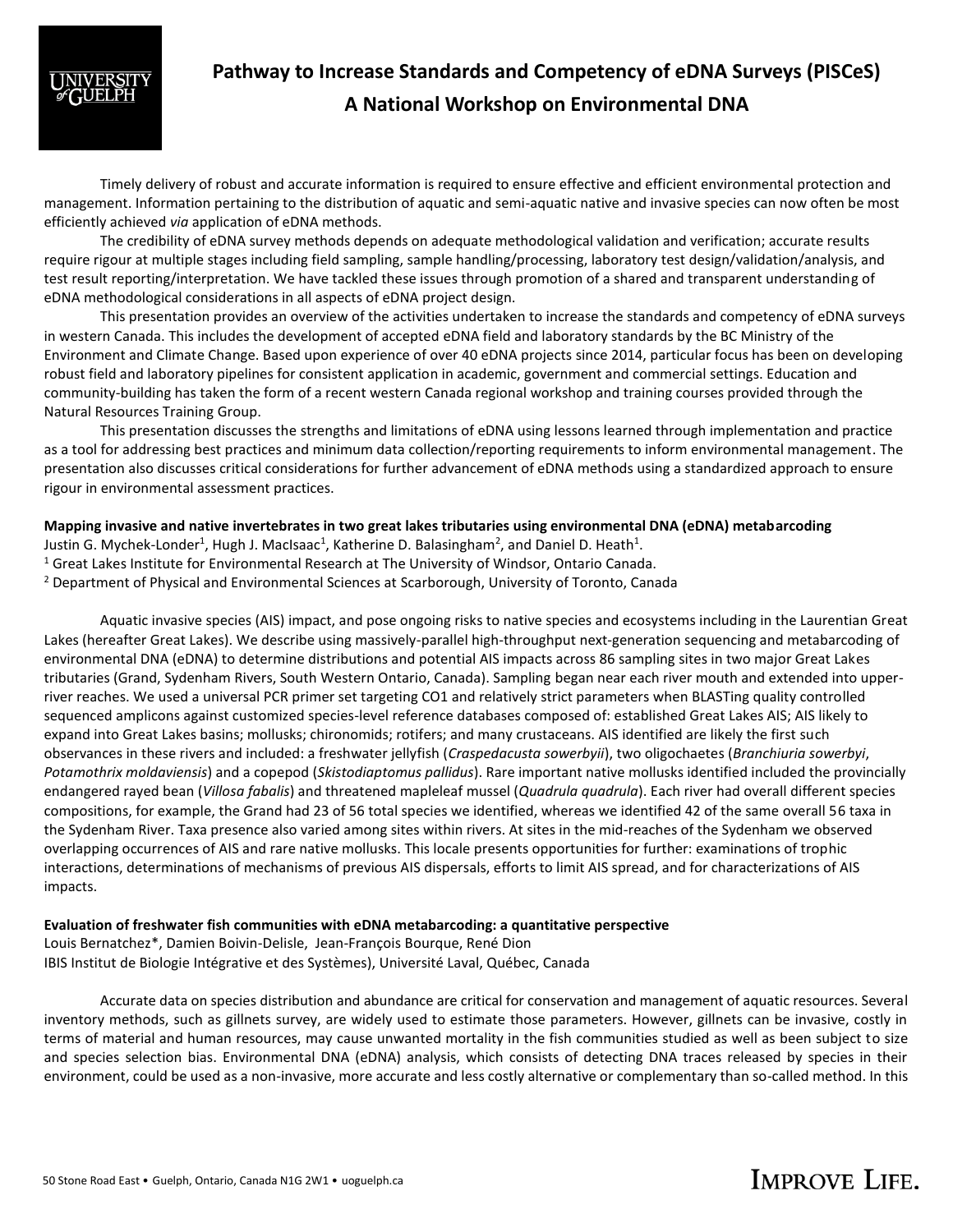

study, we evaluate the pros and cons between eDNA (eMetabarcoding) and gillnets for monitoring freshwater fish communities in terms of species richness, relative abundance and species abundance. Our main observations are : i) eDNA detected more species than gillnet; ii) detection sensitivity improves with the amount of filtered water; iii) sequence reads, qPCR, and catch per unit effort were correlated for the 3 main species. In sum, eMetabarcoding is a very valuable complementary, if not alternative tool for freshwater fish monitoring.

#### **Primer validation for metabarcoding**

Vasco Elbrecht, Thomas Braukmann, Natalia Ivanova, Sean Prosser, Mehrdad Hajibabaei, Michael Wright, Evgeny Zakharov, Paul Hebert, Dirk Steinke

Biodiversity Institute of Ontario and Department of Integrative Biology, University of Guelph, Ontario

Metabarcoding has emerged as an excellent tool for assessing communities using environmental DNA, gut content samples or even DNA from preservation ethanol (specimen recovery). However, this PCR-based technique requires the selection of proper primers in order to reduce primer biases and to maximize taxa recovery.

We tested 21 different metabarcoding primer pairs using an insect mock community, containing 374 different specimens. Well designed primer pairs, with sufficient degeneracy did recover most taxa in almost identical proportions. Despite popular belief, using several primer sets did not improve taxon recovery. While we found several well performing primer sets, some showed substantial nontarget amplification at lower temperatures. This is especially relevant for eDNA samples, where often only a few target molecules are present, compared to e.g. template DNA derived from bacteria or zooplankton. Here ribosomal markers might be advantageous, provided that a reference database can be generated in a reasonable timeframe.

Our study highlights that careful primer evaluation is essential for eDNA metabarcoding projects. While our study was carried out using an insect bulk sample, results will likely translate into DNA based macroinvertebrate monitoring in general.

#### **A system for rapid eDNA detection of aquatic invasive species**

Austen Thomas<sup>1</sup>, Samantha Stanton<sup>2</sup>, Jake Ponce<sup>1</sup>, Mieke Sinnesael<sup>3</sup>, Phong Nguyen<sup>1</sup>, Caren Goldberg<sup>4</sup> <sup>1</sup>Molecular Division, Smith-Root Inc., Vancouver, WA, USA; <sup>2</sup>Department of Fisheries and Wildlife, Michigan State University, East Lansing, MI, USA; <sup>3</sup>Biology Department, Biomeme Inc., Philadelphia, PA, USA; <sup>4</sup>School of the Environment, Washington State University, Pullman, WA, USA.

Environmental DNA (eDNA) detection of aquatic invasive species using PCR is a powerful new tool for resource managers, but laboratory results often take weeks to be produced which limits options for rapid management response. To circumvent laboratory delay, we combined a purpose-built eDNA filtration system (ANDe) with a field DNA extraction and handheld qPCR platform (Biomeme) to form a complete field eDNA sampling and detection process. A lab study involving serial dilution of New Zealand mudsnail eDNA was conducted to compare the detection capabilities of our field system with traditional bench qPCR. Two field validation studies were also conducted to determine if the on-site eDNA process can be used to map mudsnail eDNA distribution and quantify temporal fluctuations. Both platforms (Biomeme, bench qPCR) lost the ability to reliably detect mudsnail eDNA at the same dilution level (10<sup>-4</sup>), with SQ values as low as 21 DNA copies/reaction. A strong relationship was observed between the average Cq values of the two platforms (slope = 1.101, intercept =  $-1.816$ ,  $R^2$  = 0.997, P < 0.001). Of the 80 field samples collected, 44 (55%) tested positive for mudsnail eDNA with Biomeme, and results identified both spatial and temporal fluctuations in mudsnail eDNA/L. However, the PCR inhibition rate (no IPC amplification) with Biomeme was 28% on average for field samples, and up to 48% in the temporal dataset. With additional optimization of the DNA extraction process, the ANDe-Biomeme system has potential to be a rapid and highly effective detection/quantification tool for aquatic invasive species.

**IMPROVE LIFE.** 

#### **Environmental DNA educational resources for power generation and distribution**

<sup>1</sup>Bradley, D., <sup>2,3</sup>Madsen, R., <sup>2,4</sup>Black, J., <sup>1</sup>Daley, J.

<sup>1</sup>LimnoTech, Ann Arbor, MI, USA; <sup>2</sup>Electric Power Research Institute, <sup>3</sup>Denton, TX, USA, <sup>4</sup>New Salem, MA, USA.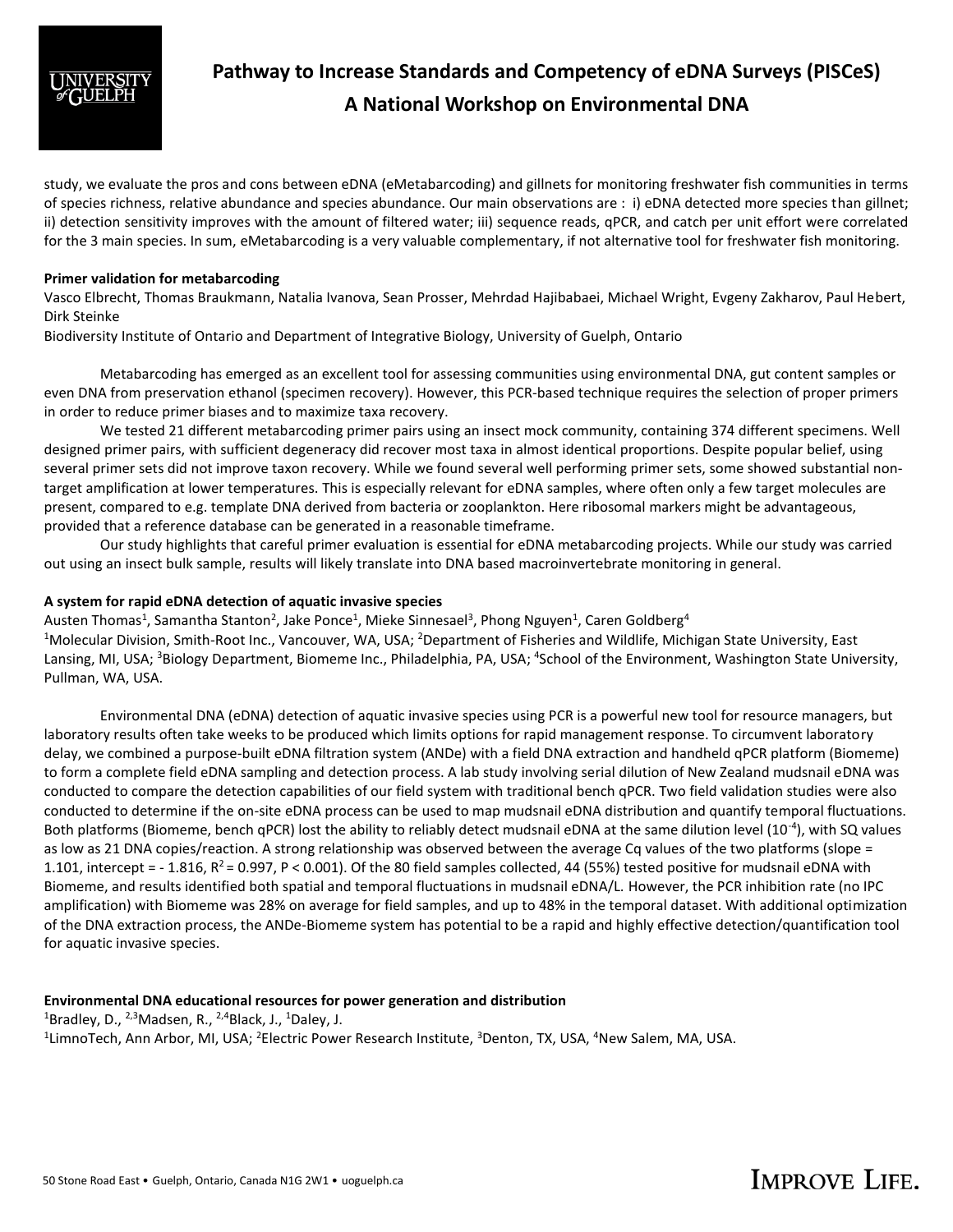

Environmental DNA (eDNA) monitoring techniques, along with other genetics techniques, are becoming less expensive and more accurate, and are gaining greater acceptance in regulatory settings. These technologies have the potential to revolutionize the detection of rare and elusive species, identification of habitat use and preferences by those species, as well as supporting occupancy and use for restoration success. Such technologies are evolving rapidly with potentially broad applications to energy sector monitoring and compliance support, including monitoring and conservation of endangered and protected species. The Electric Power Research Institute (EPRI) has been working to educate and update its members on the state of the science in genetic monitoring and identification, trends and industry-relevant applications, and directions in eDNA science that may improve existing and future monitoring and compliance methods. This talk will discuss and highlight some of the published products, education resources and planned efforts that EPRI is providing for power companies, resource agencies, stakeholders and the public.

#### **The Role of Standards in Supporting eDNA Innovation**

Ana-Maria Tomlinson CSA Group

All new and existing projects within a natural environment, particularly in the natural resources sector, must perform environmental assessments to show that their activities will not cause undue impact to biodiversity and the environment. Environmental stewardship requires timely, accurate information on the status of a given ecosystem and the species that occupy it. Environmental DNA, also referred to as eDNA, is a powerful, innovative method which provides a more cost-effective, less invasive and more efficient surveying technique for species identification compared to traditional assessment methods. Having been studied and perfected through research, this relatively novel tool faces the challenge of building and inspiring trust among users and regulators for wider acceptance and application.

Standards can help emerging technologies, such as eDNA, address such challenges by establishing a common set of requirements and setting performance expectations across a technical area. Standards define a common framework for emerging technologies, by outlining the required set of attributes of a product or service, and showcasing and encouraging the best practices available within an area of expertise.

As an accredited Standards Development Organization, CSA Group has close to 100 years of experience in the development of national, bi-national and international standards. This presentation will provide an overview of the accredited standard development process, and a detailed look into how standards can complement regulations, and help commercialize emerging technologies. Case studies of standards supporting emerging technologies and accelerating the pace of innovation will be explored, and a standards path for eDNA technologies will be presented.

#### **Harnessing eDNA for resource management**

Chris Wilson<sup>1</sup>, Scott Reid<sup>1</sup>, and Don Sutherland<sup>2</sup> <sup>1</sup> Aquatic Research and Monitoring Section, Ontario Ministry of Natural Resources and Forestry <sup>2</sup>Natural Heritage Information Centre, Ontario Ministry of Natural Resources and Forestry

The primary uses of eDNA data, species detection and reducing uncertainty about their presence or absence, have clear applications for management agencies. Although increasingly used for monitoring for invasive species, there is a clear demand for documenting occurrences of rare or at-risk species, and uncertainties remain about how best to interpret and work with eDNA data. Currently, many of these latter applications are limited to scientific studies and are not readily adopted by management agencies. To move eDNA beyond local scientific studies and harness its potential for species management, findings must be reported and stored in a data repository that is readily accessible for management and planning decisions.

Sensitive information for occurrence of at-risk and highly valued species in Ontario is housed in the Ministry of Natural Resources and Forestry's Natural Heritage Information Centre (NHIC), which maintains spatial occurrence data for species of management interest. To ensure its utility, information stored in the NHIC database must include spatial information and meet data quality standards. Although these standards are well-established for specimen reporting and observational data, the indirect nature of eDNA detections poses some challenges for its widespread acceptance. Using Ontario case studies from Ontario as examples, we will discuss information challenges and needs relating to reporting eDNA observations, highlight some potential pitfalls, and suggest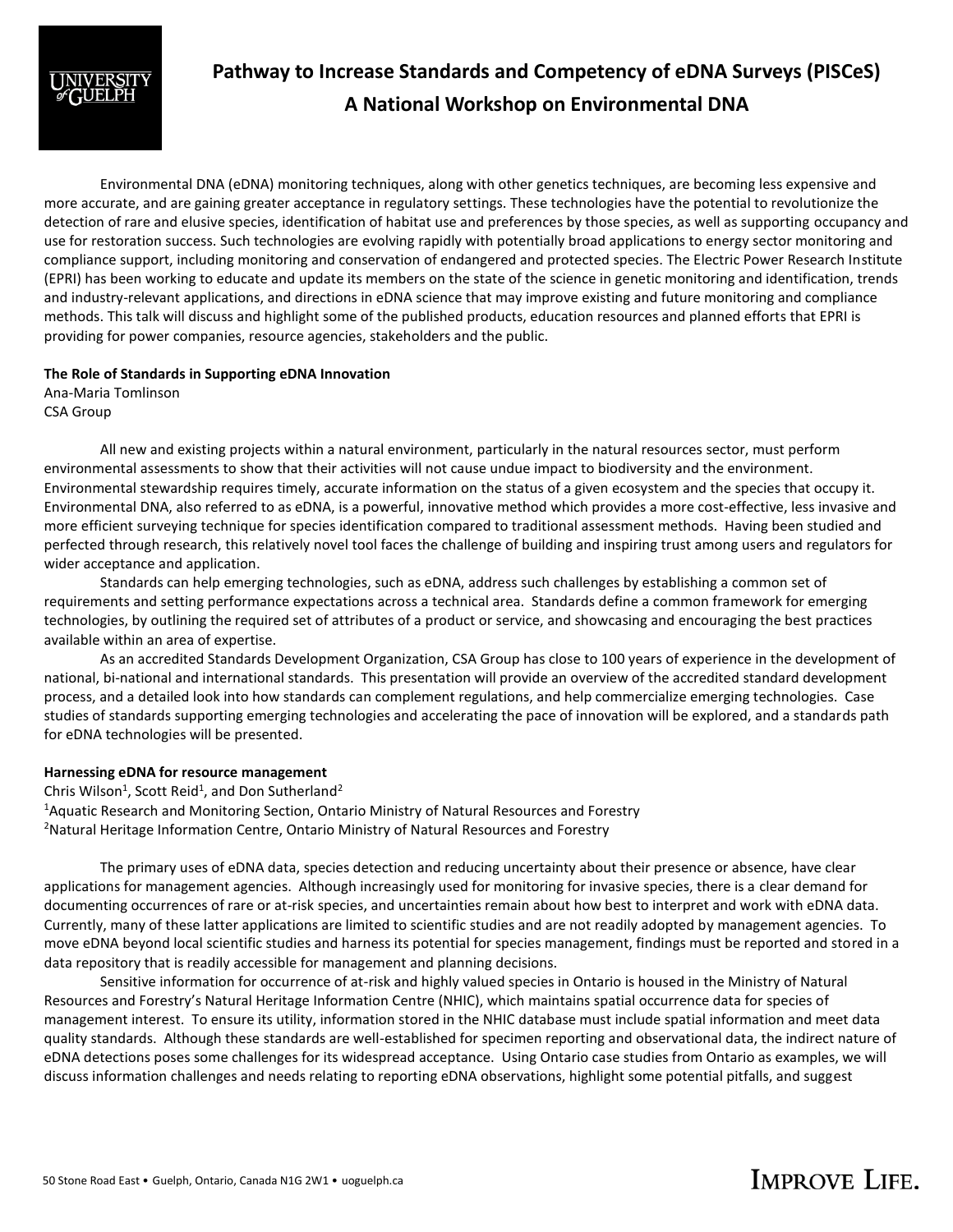

solutions. Establishing standards for field sampling, testing, and metadata will help facilitate acceptance of eDNA data by management agencies.

## **One federal researcher's perspective on how to move towards harmonizing approaches in support of implementing eDNA surveys for decision-making**

#### Cathryn Abbott

Fisheries and Oceans Canada

Environmental DNA methods promise to provide substantial improvements to current methods of monitoring marine and freshwater environments for a multitude of applications including species at risk, invasive species, aquaculture impacts, and marine protected areas. However, many steps other than the development of the science itself need to be taken to capitalize on the potential for eDNA methods to contribute directly to decision-making. While it is well recognized that assays need to be tested before they are implemented for management, standardized guidelines are needed that outline minimum criteria for determining fitness-for-purpose of an eDNA assay. This would enable managers to do their own due diligence to ensure results they are interpreting are generated by defensible methods given their particular need. Similarly, guidelines for best practices are needed so managers can evaluate whether an assay is being implemented within laboratory conditions that are amenable for generating reliable eDNA results. Last, minimum reporting criteria are needed to ease communication and support optimal integration of eDNA data by managers into existing workflows to maximize improvements to desired outcomes over current monitoring methods. Strict methods standardization is not realistic for use across broad applications and would only bog us all down in the trying, whereas best practices guidelines and minimum criteria can be designed to be readily implementable across a range of eDNA applications. As such, they would directly support the natural progression towards the development of standardized protocols for particular assays as the science advances.

# **Poster Presentation Abstracts**

## **Precision ecosystem health and environmental omics: Importance of reproducibility, data reliability, and comparability** Doug A. Bright<sup>a,f</sup>, Jared Hobbs<sup>a,b,c</sup>, Caren C. Helbing<sup>d</sup>, , and Aron Weir<sup>e</sup>

<sup>a</sup>Hemmera Envirochem Inc., 303-1221 Broad Street, Victoria, British Columbia; <sup>b</sup>Aurora Ecological Consulting, 9809 Spalding Road, Pender, British Columbia; <sup>c</sup>Natural Resources Training Group, 100 Stamp Way, Nanaimo, British Columbia; <sup>d</sup>Department of Biochemistry and Microbiology, 3800 Finnerty Road, University of Victoria, Victoria, British Columbia; <sup>e</sup>Maxxam Analytics, 4606 Canada Way, Burnaby, British Columbia; <sup>f</sup>Royal Roads University

References to and applications of "precision health" for human and community well-being have surged in recent years. Genomics and other molecular diagnostic tools are currently transforming preventative health care, diagnostics and treatment, both for individuals and communities. Environmental DNA (eDNA) tools for distributional analyses of individual taxa as well as surveys of biological community richness and composition (based on metagenomics), along with toxicogenomic/metabolomic methods, are of significant interest for advancing "**precision ecosystem health**" monitoring and management as a much needed, transformative approach for knowledge acquisition and application. The role of environmental omics approaches in advancing precision ecosystem health monitoring and management, however, is currently undermined by insufficient focus on data reproducibility and cross-study / cross-survey data comparability, which is fundamentally important for cumulative effects monitoring and meta-analytical approaches. The rapid proliferation of eDNA and metagenomics studies in the published literature has resulted in a large number of compelling, highly useful advances, with each study addressing its stated intrinsic objectives with internal consistency and rigour. It is highly challenging, however, to compare conclusions and the supporting data across the hundreds of studies as a result of major methodological and interpretative differences. Among the issues is a systemic lack of concern about reproducibility and relative independence from researcher bias, cornerstones of all modern science. We define a provisional set of guiding principles - as a starting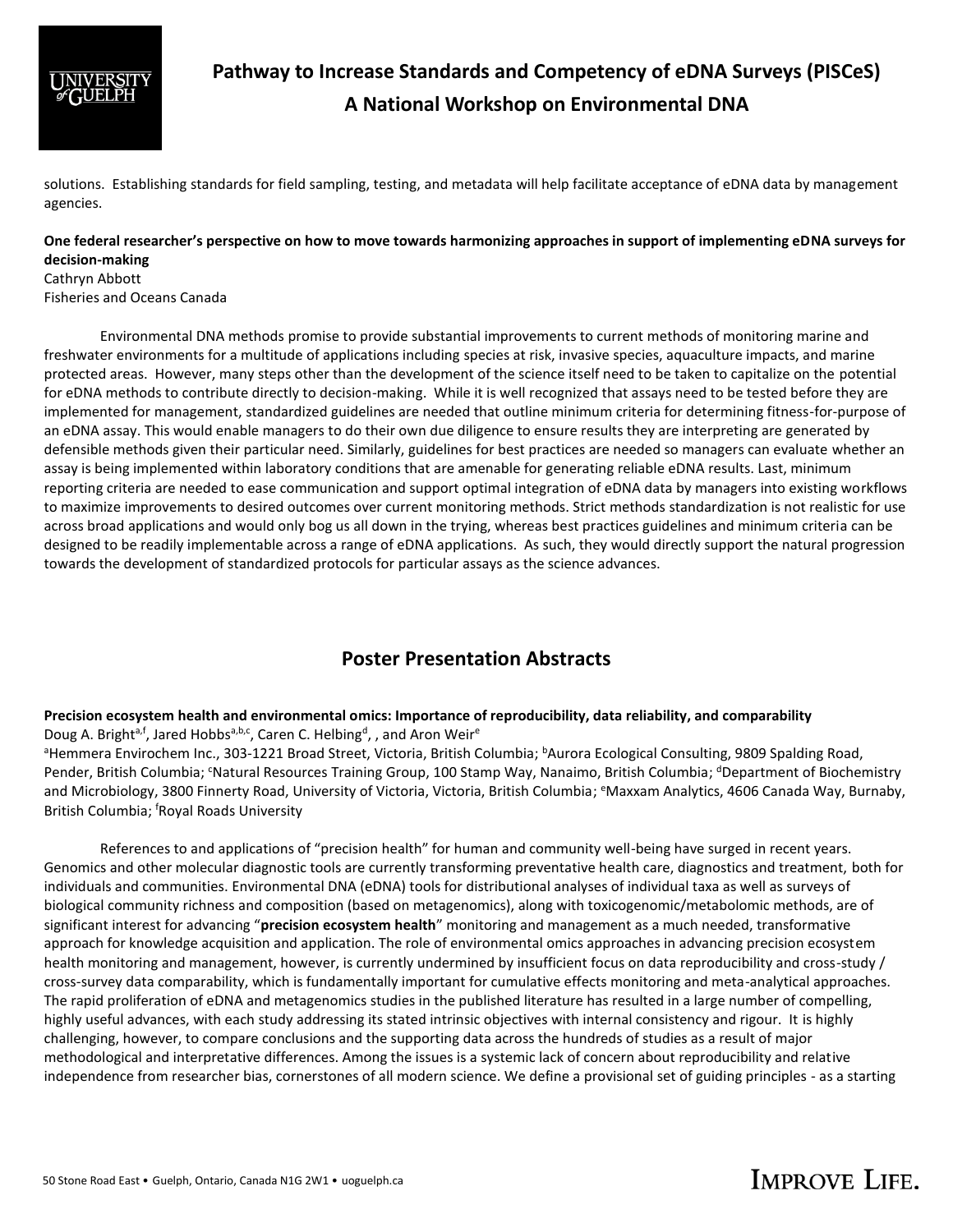

point for dialogue and further improvements - for the conduct and interpretation of environmental omics studies conducive to more powerful cross-study comparisons, and ultimately advancing precision ecosystem health monitoring and managing.

#### **Shrimp stomach contents as biodiversity capsules for fish biodiversity monitoring**

Andjin Siegenthaler<sup>1</sup>, Owen S. Wangensteen<sup>2</sup>, Chiara Benvenuto<sup>3</sup> & Stefano Mariani<sup>3</sup>

<sup>1</sup> Department of Integrative Biology, University of Guelph, Guelph, Canada; <sup>2</sup> Norwegian College of Fishery Science, UiT the Arctic University of Norway, Tromsø, Norway; <sup>3</sup> Ecosystems and Environment Research Centre, School of Environment & Life Sciences University of Salford, UK

The detection of environmental DNA in either sediment or aqueous samples is rapidly gaining popularity for the monitoring of fish communities in space and time, especially since traditional fish surveys are invasive, costly, labour intensive and highly selective. Estuarine environments are a challenging environment for eDNA studies due to their extensive water movements, influencing eDNA migration, and their high concentration of organic material which requires a long water filtering process. Here, we evaluate the application of a novel, high-throughput DNA-based monitoring tool to assess fish diversity, based on the analysis of the gut contents of a generalist predator/scavenger, the European brown shrimp, *Crangon crangon*. Sediment and shrimp samples were collected from eight European estuaries and additional water samples and net surveys data were collected from two of those. DNA metabarcoding (using a 12S marker) was carried out to infer fish assemblage composition. We detected 20 teleost species using metabarcoding, which was twice as many species as recovered by traditional net surveys. This method has the advantage that the "sampled biodiversity" is naturally encapsulated in the gut of a shrimp, representing a significant way to streamline and by-pass many of the fastidious steps required to reduce degradation and contamination when sampling water or sediment. This is a fact that is often underemphasized in eDNA research. By comparing and interweaving trophic, environmental DNA and traditional survey-based techniques, we show that the DNA-assisted gut content analysis of a ubiquitous, easily accessible, generalist species may serve as a powerful, rapid and cost-effective tool for routine, large scale estuarine biodiversity monitoring.

**An analysis of metadata reporting in freshwater environmental DNA research calls for development of best practice guidelines.** Gec, P., MacDonald, C., Mason, B., McIsaac, D., Nicholson, A., Rein, W., Wrobel, J., and Hanner, R. University of Guelph, Department of Integrative Biology

The detection of environmental DNA (eDNA) is emerging as powerful biomonitoring tool in varied settings with a particular emphasis on freshwater systems. In order to assess data reporting criteria for eDNA studies in this domain, we conducted a literature review of 187 primary journal articles published between January 2014 and January 2018 that were focused on eDNA detection in fresh water. We highlight the fact that there is currently no standardized method for environmental DNA (eDNA) detection or harmonized framework for meta data reporting. Based on our review of the literature, we established a rubric that included reporting criteria relating to the categories of study objectives, experimental methods used to collect data and statistical methods employed for data analysis. We then scored each paper based on whether or not they reported on the key parameters of the rubric. We determined there were substantial inconsistencies among studies concerning meta data pertaining to environmental conditions at the time of sampling, when and where samples were collected and how they were preserved. This observation suggests that the development and use of standardized data reporting guidelines would benefit future studies and we provide meta data reporting recommendations for researchers wishing to conduct studies in the field of fresh water eDNA.

**Comparative assessment of presence and abundance of potamodromous fishes using two-pass electrofishing and eDNA detection.** Steven Crookes<sup>1</sup>, Tzitziki Loeza-Quintana<sup>1</sup>, Victoria Simone<sup>1</sup>, Veronica Shirokova<sup>2</sup>, and Robert H. Hanner<sup>1</sup> <sup>1</sup> Biodiversity Institute of Ontario and Department of Integrative Biology, University of Guelph, Ontario; <sup>2</sup> Detour Gold Corporation, Toronto, Ontario,

In recent years, the use of environmental DNA (eDNA) has become a prevalent biomonitoring tool to infer presence of a target, but its future potential lies in an ability to accurately quantify the abundance and/or biomass of aquatic species in natural systems. However, few studies to date have demonstrated this potential compared to conventional methods currently in use (e.g.,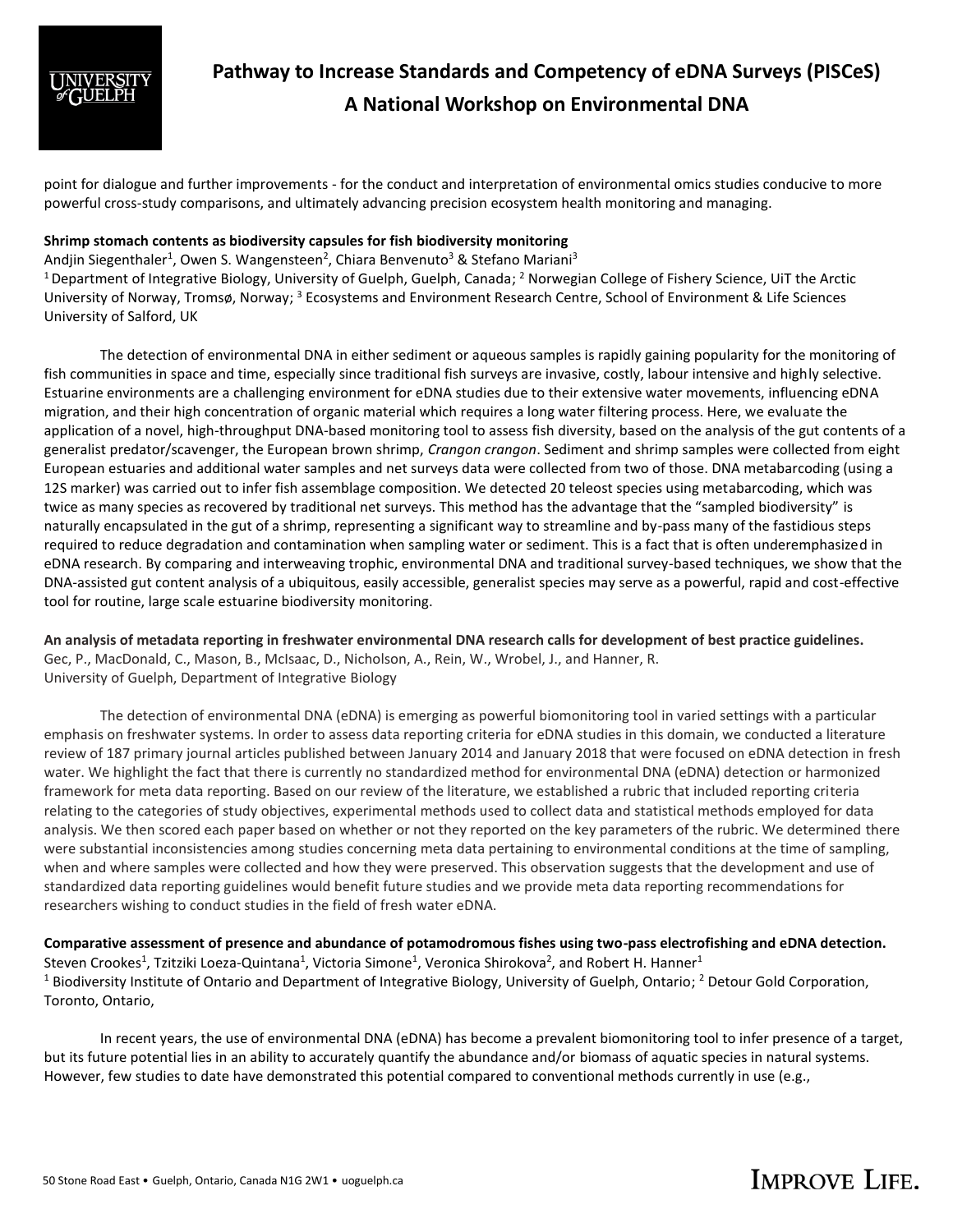

electrofishing). In this study we assess the power of targeted qPCR eDNA surveys to detect and quantify the abundance of two target species, the burbot *Lota lota* and the brook trout *Salvelinus fontinalis*, compared to conventional electrofishing, in a low productivity stream system at a gold mine in northern Ontario. Detection data was used to feed probabilistic models to infer the probability of detection of each species across the two methods, as well as site occupancy and the probability of detection per sampling event. Additionally, correlation-based analyses sought to disentangle whether site-specific abundance, as determined by capture data, could be predicted by the strength of the eDNA signal. The results confirmed that eDNA sampling is an effective tool for biomonitoring. However, our results from the occupancy analysis also suggest that factors such as environmental variables asscoiated with water quality should be carefully considered when using eDNA in aquatic species surveys and in the interpretation of results.

# **Enhancing the determination that absence of proof** *is* **proof of absence: Lower Seymour Conservation Reserve, Vancouver BC.** Jonathan Ward

*AECOM, Burnaby, British Columbia, Canada*

The Lower Seymour Conservation Reserve (LSCR) in North Vancouver, British Columbia, is home to a diverse assemblage of amphibians, reptiles, fish, and mammals, many of which are protected federally through the *Species at Risk Act* (SARA). Among this assemblage are the SARA-listed Coastal Tailed Frog (*Ascaphus truei*), Red Legged Frog (*Rana aurora*), and Pacific Water Shrew (*Sorex bendirii*).

During a remediation program within the LSCR that included stripping contaminated soils, realigning ditches, and altering hydrology of a downstream wetland, AECOM implemented an eDNA analysis program to determine whether remediation works had potential to affect any of the above species. The client was reluctant at first to adopt the technique, but following extensive dialogue and in situ demonstrations, the client acknowledged the benefits of adopting this minimally invasive technique: using eDNA avoided the need for time-consuming and potentially lethal trapping of the target animals.

In collaboration with a laboratory in Southern California, AECOM collected numerous water samples within the project footprint and from surrounding areas, using peristaltic pumps and Sterivex filters. Laboratory analysis indicated the absence of all targetted species. This result, in combination with a detailed site assessment, obviated the need for an amphibian salvage survey, enabling the client to proceed more quickly with remediation works. The client has since adopted the eDNA sampling method as an inhouse method for species presence/absence assessment throughout the conservation reserve.

Our presentation illustrates the advantages of potential adoption of eDNA sampling method as part of the effects assessment process. We outline the challenges in adopting this technology and the role of the scientist in explaining it, sample design and confidence, limitations, and opportunities for using the technique in various ways across conservation areas in presence/absence studies and habitat range delineation.

### **Examining the ecology of eDNA in riverine systems: A case study using imperilled freshwater mussels**

Louis Gasparini<sup>1</sup>, Steve Crookes<sup>2</sup>, Ryan Prosser<sup>3</sup>, and Robert Hanner<sup>2</sup> <sup>1</sup>University of Guelph Molecular and Cellular Biology; <sup>2</sup>University of Guelph Integrative Biology; <sup>3</sup>University of Guelph School of Environmental Science

Freshwater mussels are important to healthy riverine habitats as they contribute to bottom up trophic dynamics and influence water quality. Mussel populations are declining due to habitat loss and degradation resulting from human activity. Fifteen out of 41 freshwater mussels species native to Ontario are endangered, threatened, or of special concern. Environmental DNA (eDNA) has risen to prominence as an effective molecular method for detecting organisms. The sensitivity of eDNA methods make it an appropriate choice for detecting species at risk (SAR), which can be present at low abundances and difficult to detect using conventional methods. eDNA sampling has negligible levels of environmental impact, compared to conventional detection techniques, this reduces the disturbance on SAR if they are present in the area. The ecology of eDNA in riverine systems is ambiguous in the current literature; maximum detection distances range from hundreds of meters to several kilometers. The purpose of this project is to optimize sampling designs for eDNA surveys in riverine systems and to model the detection probability and habitat occupancy of a target species, *Lampsilis fasciola*, by using eDNA as a function of both biological and technical sampling intensity. This will be accomplished through: mesocosm experiments to yield eDNA shedding rate data and field experiments using caged mussels to determine how eDNA behaves in riverine systems. The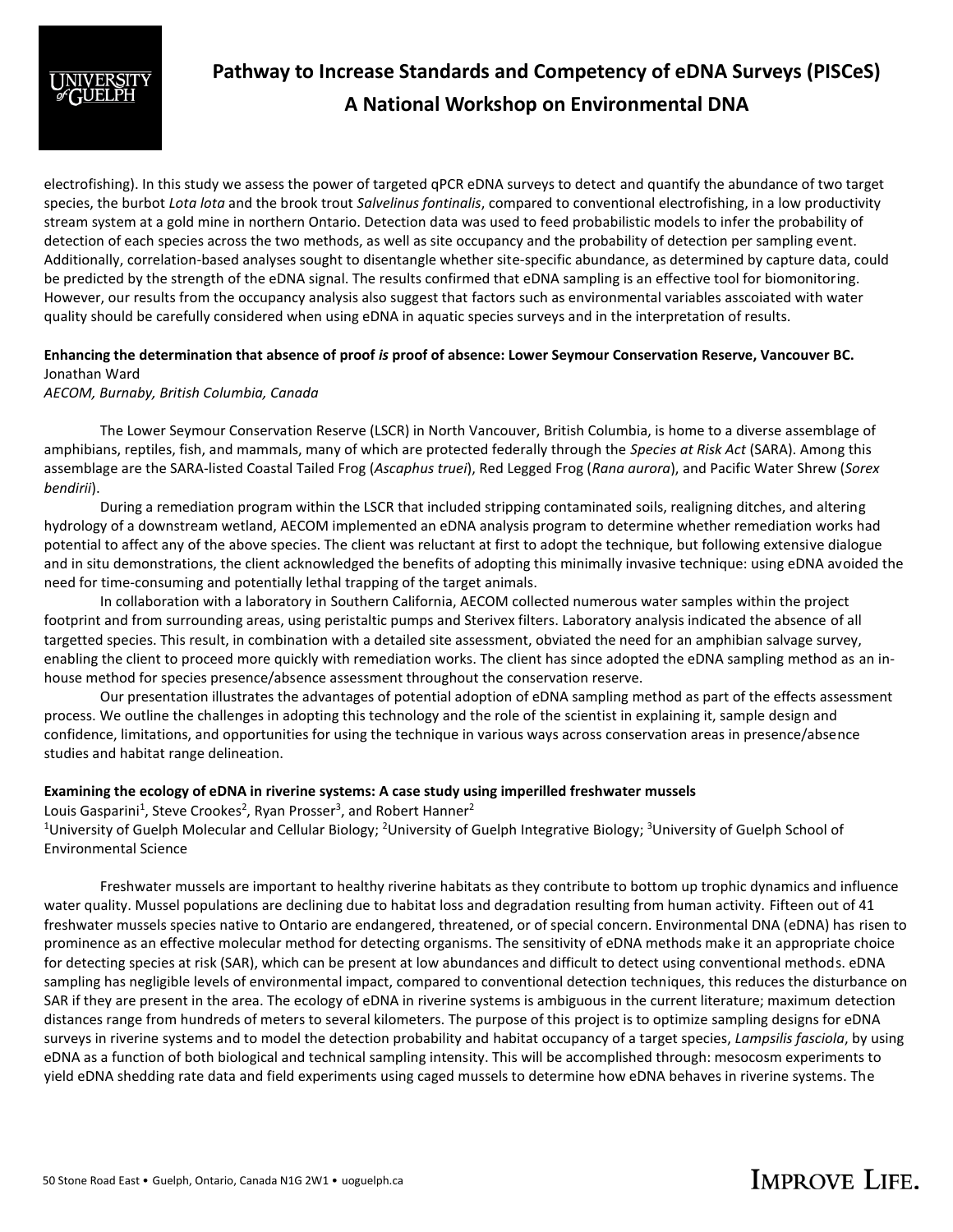

results would have important implications for freshwater mussel conservation and further eDNA methods for use by parties which are required by law to sample for endangered aquatic organisms prior to a new development project.

#### **Can we use eDNA to estimate population sizes? The importance of understanding variation in eDNA production**

Meghan Parsley<sup>1</sup>, Erica Crespi<sup>2</sup>, Caren Goldberg<sup>1\*</sup>

<sup>1</sup>School of the Environment, Washington State University, Pullman, Washington, USA; <sup>2</sup>School of Biological Sciences, Washington State University, Pullman, Washington, USA

Environmental DNA (eDNA) analysis has been demonstrated to be a powerful, non-invasive method for detecting rare aquatic vertebrates. The next frontier for target species eDNA applications is the estimation of population-level information. To accomplish this, we must address the major gap in knowledge regarding the process of production (origin). Differences in individual- or population-level production have been hypothesized to be attributed to variation in physiological state; however, these mechanisms have not yet been directly investigated. To address this research gap, we synthesized the eDNA literature and put findings in the context of environmental physiology, focusing on the effects of life stage, metabolic rate, physiological stress, and disease state on eDNA production, as well as factors affecting post-mortem release rate. A critical pattern that has been observed repeatedly in eDNA experimental studies is that of individuals shedding eDNA at a rate far higher than other individuals in their treatment group (super-shedders). Additionally, several studies have documented individuals shedding orders of magnitude more eDNA at different points in time. This distribution of production rate within and between populations must be accounted for when developing predictive relationships between eDNA copy number and population abundance. We explored potential mechanisms influencing individual variation in eDNA production leading to super-shedding based on known physiological processes and environment-organism interactions. This synthesis of environmental physiology and eDNA literature identifies new avenues of research to forward our ability to gain population-level information from eDNA samples.

### **Validating eDNA metabarcoding for marine fishes in diverse ecosystems using a public aquarium case study**

Kevin C. Morey<sup>1,3</sup>, Timothy J. Bartley<sup>2,3</sup>, and Robert H. Hanner<sup>1</sup> <sup>1</sup>Biodiversity Institute of Ontario, University of Guelph, 50 Stone Road East, Guelph, Ontario; <sup>2</sup>University of Toronto Mississauga, Department of Biology, 3359 Mississauga Road, Mississauga, ON; <sup>3</sup>University of Guelph, Department of Integrative Biology, 50 Stone Rd. East, Guelph, ON

Background: Environmental DNA metabarcoding techniques have been regarded as powerful tools for use in the monitoring of biodiversity in aquatic ecosystems. Despite their relatively rapid acceptance in academia and industry, these techniques still require extensive validation due to the existence of several key uncertainties surrounding the use of eDNA metabarcoding. Additionally, these uncertainties are particularly of concern when monitoring highly diverse aquatic ecosystems. In this study, we assess the ability for eDNA metabarcoding to capture biodiversity in a highly diverse closed system at the Ripley's Aquarium of Canada in Toronto, Ontario as well as address key methodological and analytical knowledge gaps pertaining to eDNA metabarcoding to promote a discussion on current issues limiting the application of these techniques.

Results: This study found that eDNA metabarcoding recovered 62 of 107 target species and 30 of 44 target genera from a closed system when using a multi-marker (*COI, 16S, 12S*) approach. Disparity in off-target identification noise was found across these markers with maximum detection only achievable when using all markers. Lastly, issues in species detection were detected regardless of abundance within the system.

Significance: This case study identifies several outstanding issues with eDNA metabarcoding relating to marker selection, data validation and confidence, and the complexity of abundant and diverse novel systems. We conclude that the key uncertainties of eDNA metabarcoding methodology identified here require further focus before eDNA metabarcoding can be broadly applied for aquatic biodiversity monitoring.

# **Comparative analysis of E-DNA and live-trapping sampling techniques for Jefferson Salamander**

Michael Preston, David Restivo and Trevor Goulet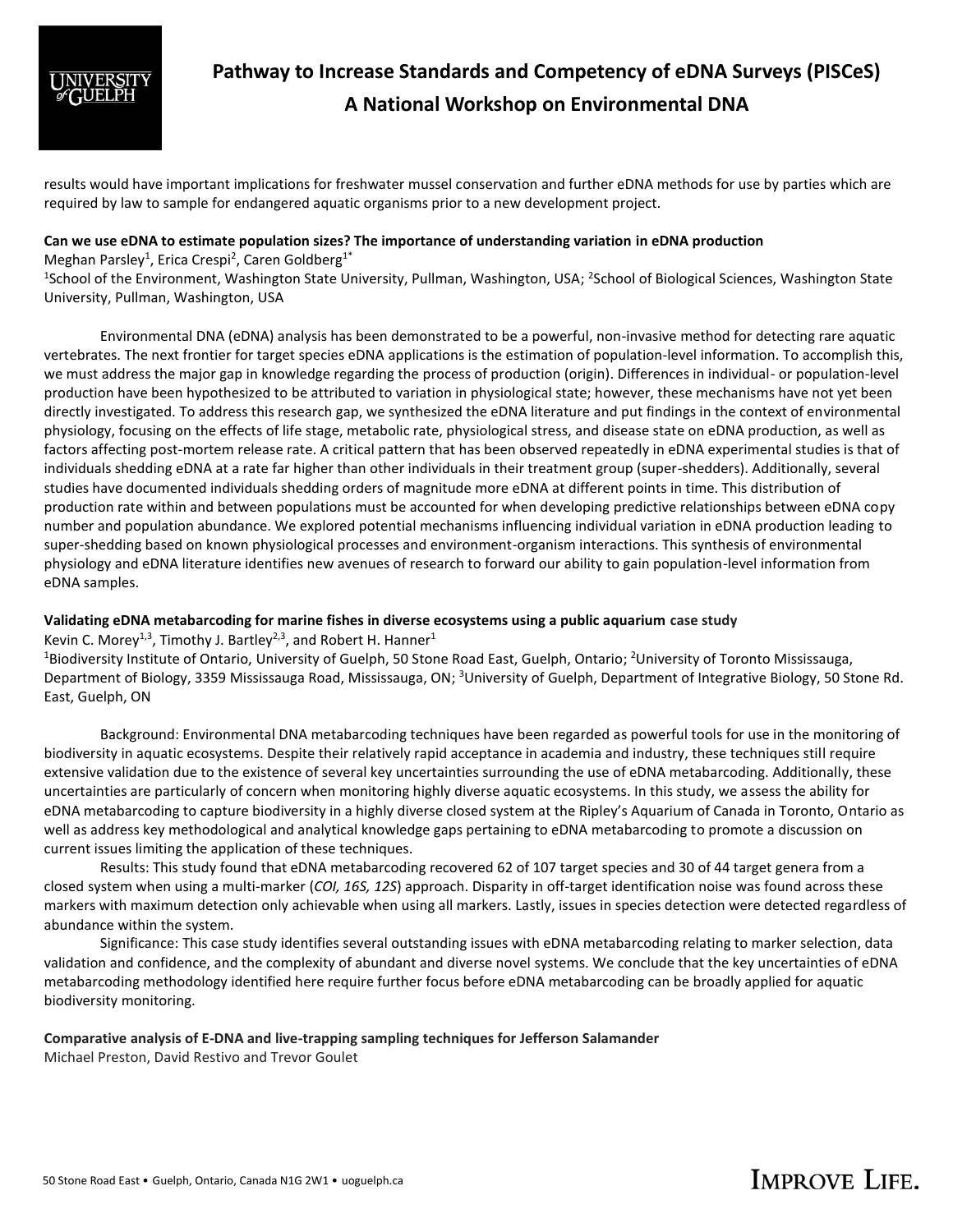

Dillon Consulting Limited

Identifying the presence of species at risk in a project study area is an essential first step in wildlife conservation and management. Jefferson Salamander (*Ambystoma jeffersonianum*) is an amphibian listed as endangered under Ontario's Endangered Species Act 2007 with a historic range that extends into southern and central Ontario. In our poster we compare the benefits and challenges associated with using E-DNA and conventional live-trapping sampling techniques for detecting Jefferson Salamander at a project site in Hamilton, Ontario. Our comparative analysis includes commentary on survey planning, timing, effort and methodology, regulatory agency considerations, and survey results.

## **The potential use of environmental (e)DNA to detect Chinese mystery snails,** *Cipangopaludina chinensis***, an aquatic invasive species in Atlantic Canada**

Kingsbury, Sarah E., Campbell, Linda Department of Biology and Environmental Science, Saint Mary's University

The Chinese Mystery snail, *Cipangopaludine chinensis*, is an invasive (non-native) mollusc in North America. *C. chinensis* is from the mystery snail family, Viviparidae, and is native to East Asia. Invasive species threaten the biodiversity and species at risk in Canada by out competing native species for available resources. To assess the potential impacts of *C. chinensis* on native species and species at risk, lake surveys must be completed to determine in which lakes *C. chinensis* has invaded. In addition to more traditional survey methods which focus on formal and informal survey methods for freshwater organisms (specifically mussels), environmental DNA (eDNA) is an innovative, low cost method that could detect the presence of invasive species in freshwater ecosystems. Traditional survey methods are more disruptive to the ecosystem, time consuming, and can be expensive. eDNA offers the ability to analyze multiple samples from a variety of lakes, rivers, and ponds, for low costs, it is much less invasive than formal and informal surveys, and can detect multiple species from one sample. We compared two types of survey methods, an informal and a formal random stratified method, and try to create a new eDNA method for future mollusc freshwater surveys.

### **The relationship between eDNA signal and organism abundance in large mesocosms**

Authors: Danielle Bourque\*, Robert Hanner, John Fryxell, Kevin McCann Department of Integrative Biology, University of Guelph, Guelph, ON N1G 2W1

Interest in using eDNA for population and biodiversity monitoring is growing exponentially. Despite this surge in application, knowledge gaps still exist concerning both how eDNA interacts with the aquatic environment and what ecological information can be inferred from its signal. For example, the relationship between eDNA and organism abundance is not fully understood and has been explored in limited spatial and temporal settings. The Limnotron facility, a series of six 26,000 L lentic mesocosms located within the Biodiversity Institute of Ontario, provides a unique opportunity to explore this important aspect of eDNA ecology at larger scales. Four tanks containing populations of *Daphnia magna* were regularly sampled over four months for both organism abundance and the target species' eDNA. Preliminary data suggests a positive correlation between *D. magna* abundance and eDNA signal, but not without effects from DNA persistence and organism decomposition. Estimating organism abundance from eDNA is one of the most desired applications of molecular-based biomonitoring. As such, elucidating the nature of this relationship in controlled environments is paramount for appropriate use of this tool in the field.

## **A robust eDNA detection method widens the known distribution of the coastal tailed frog in British Columbia in five sampling days compared to four years of time-constrained search activities**

Jared Hobbsª, Jessica M. Roundʰ, Nik Veldhoenʰ, and Caren C. Helbingʰ,\*

<sup>a</sup>Hemmera Envirochem Inc., 303-1221 Broad Street, Victoria, British Columbia, V8W 2A4; <sup>b</sup>Department of Biochemistry and Microbiology, University of Victoria, P.O. Box 3055, STN CSC, Victoria, British Columbia, V8P 5C2, Canada

The coastal tailed frog (*Ascaphus truei*; ASTR) is provincially yellow-listed by the Conservation Data Centre and is listed as Special Concern under Schedule 1 of the *Species at Risk Act*. In Canada, coastal tailed frog occurs only in British Columbia where the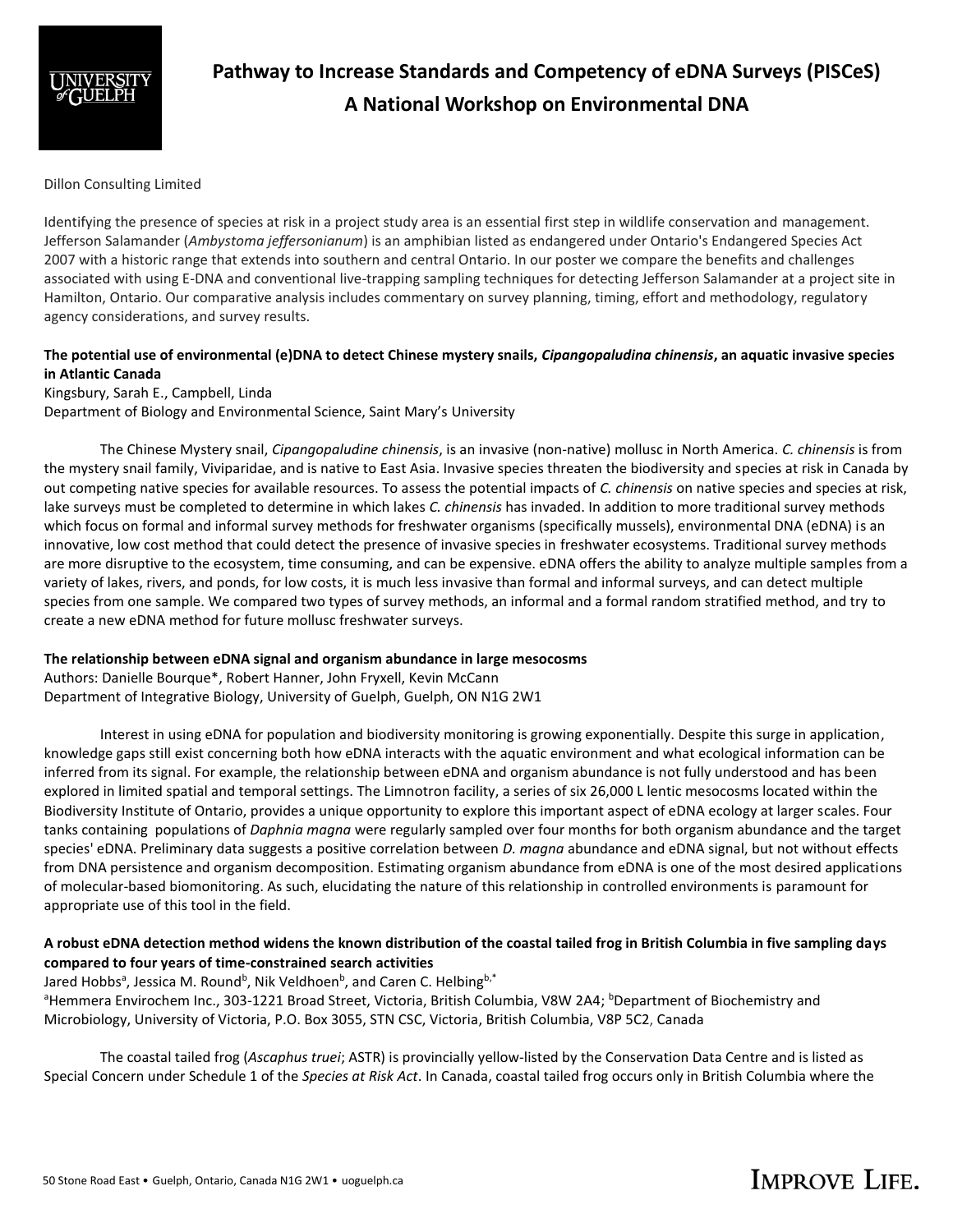

species widely occurs west of the Coast Mountain Ranges; with their range extending north almost as far as the Alaskan panhandle. The present study focused on surveying within the Cayoosh, Bridge (Shulaps), Seton, Anderson, Carpenter, and Downton Lake drainages. Four years of previous inventory efforts using conventional time-constrained search (TCS) methods detected tailed frog at 22/288 discrete sites for a detection rate of 7.6% in seven watersheds. A total of 72 sites within the study area were sampled using environmental DNA (eDNA) methods over five days. We rigorously validated a quantitative real-time polymerase chain reaction (qPCR) based tool for detecting ASTR DNA and applied a two-step targeted eDNA analysis approach on filtered water samples. The first step, designed to mitigate false negative results, tested all DNA samples for the ability to support amplification from endogenous plant chloroplast DNA as a measure of sample viability. Viable DNA samples were then tested for species-specific DNA. ASTR eDNA was detected in 33/72 discrete stream reaches; 10/11 sites with historical known ASTR occurrence were eDNA positive. The results expanded known ASTR distribution to 16 watersheds effectively more than doubling confirmed extant occurrences and confirmed a previously suspected, apparently isolated ASTR metapopulation in the Shulaps drainage.

# **Quantitative eDNA assessment of reintroduced Atlantic salmon (***Salmo salar***) in Lake Ontario tributaries using microsatellite markers** Nabeelah Lulat, Daniel D. Heath

Great Lakes Institute for Environmental Research, University of Windsor

Until the late 1800s, Atlantic salmon (*Salmo salar*) were abundant and part of Lake Ontario's native fish community, now extirpated due to human impacts. Plans to reintroduce a population of Atlantic salmon in Lake Ontario consists of stocking hatcheryreared fish yearly which will help to achieve a self-sustaining population. The issue with reintroduction remains in understanding the distribution of fishes after stocking. Thus, it is important to monitor the fate of these fishes, to assess post-release practice and progress. Environmental DNA (eDNA) provides a sensitive approach for monitoring that can offer inferences into fish distribution. Distribution of fish eDNA may not be only useful for determining presence and absence, but also for abundance. Through the use of alternative molecular markers, eDNA can be used to quantify stocked Atlantic salmon in Lake Ontario tributaries to determine their absolute abundance. Methods will include sampling stocked and control unstocked streams. eDNA will be characterized first to identify Atlantic salmon presence using COI markers. The same eDNA will be used to quantify abundance at positive hit sites using microsatellite markers. The resulting PCR products will be NextGen sequenced to determine the number of alleles present in the water at each locus. Allele counting models will be used to estimate the number of individuals contributing to the eDNA signal. This data will help determine which areas reintroduced Atlantic salmon may concentrate in, indicating preference of habitat, as well as provide an estimate of survival. Establishing a self-sustaining population of Atlantic salmon will help restore a native species to Lake Ontario, thus providing a baseline for reintroduction and management of other native species.

# **ssPRIMER - An open-source, GUI-based software tool for design of species-specific primers and Taqman probes with implications in eDNA research**

### Matthew G. Orton\*, Kamil Chatila-Amos, Sarah J. Adamowicz

Summerlee Science Complex, University of Guelph, 474-570 Gordon St, Guelph, ON, N1G 1Y2, Canada.

Quantitative-PCR (qPCR) is a technique that has been shown to have great promise in the field of environmental biomonitoring, more specifically in environmental DNA (eDNA) detection. Here we present ssPRIMER (or species-specific PRIMER), an opensource, web-based software tool that can be used to easily design species-specific primer sets and Taqman probes for qPCR assays. A multiple sequence alignment can be imported in by a user, and the tool will then guide the user through the process of designing and evaluating species- specific primer and probe sets with a user-friendly interface. The tool is designed to create primer and probe sets that maximize amplification efficiency for the target species (sensitivity) but minimize amplification efficiency for non-target species (specificity).

Overall, this tool comes with several advantages over pre-existing tools. It will soon be openly accessible on Github with the source code being open to distribution and modification under the GPL (General Public License) license. It uses the web-based platform Shiny, thus avoiding operating system-specific compatibility issues. It provides useful evaluation options for the designed primer sets, including annealing temperature curve analysis and primer and probe binding visualization. Lastly, it offers simplicity in the UI design and provides helpful instructions throughout the design, evaluation, and export process.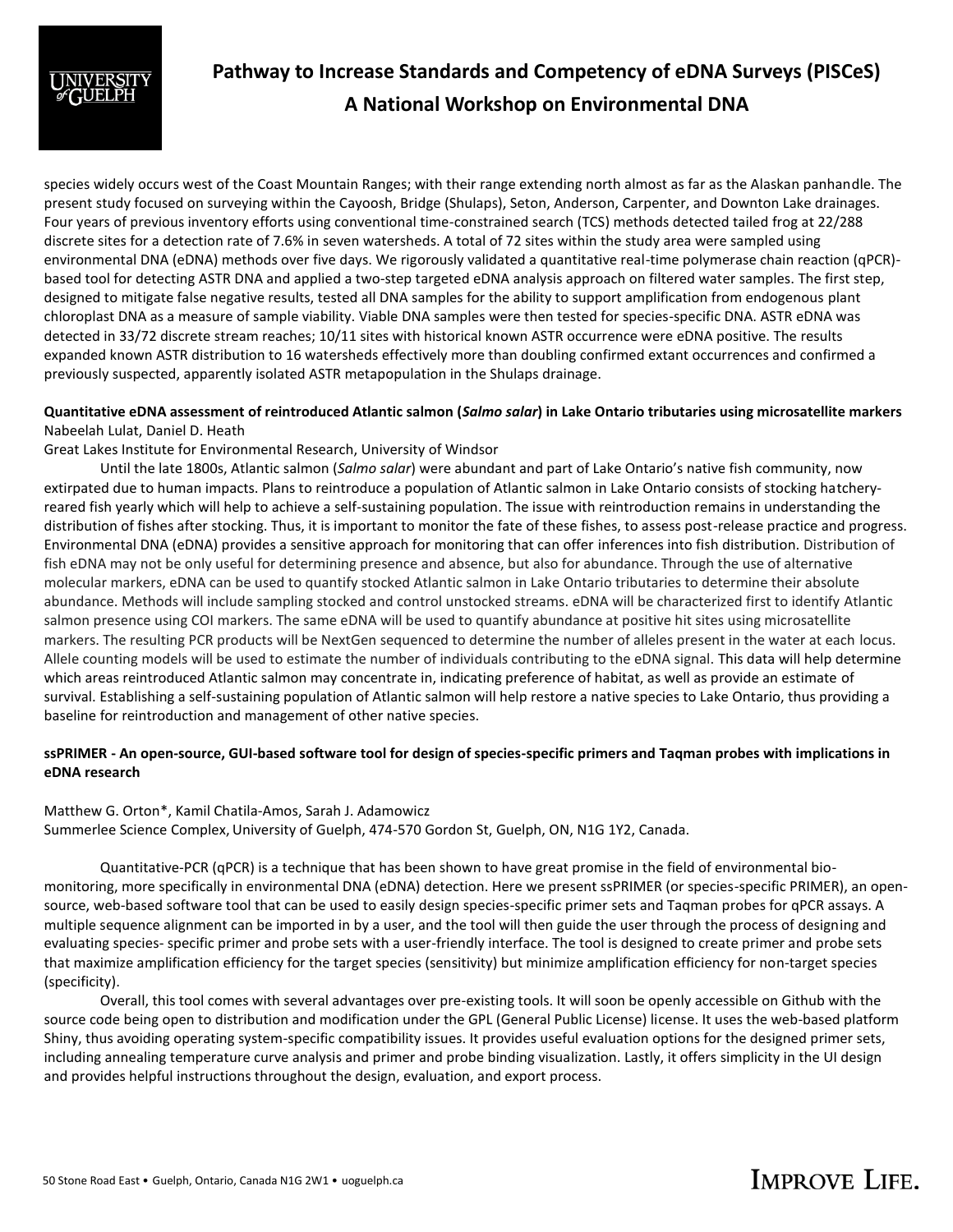

This tool is designed to benefit the users of eDNA technology, including field biologists, ecologists, conservation researchers, and environmental consultants and could contribute to environmental bio-monitoring using molecular methods.

#### **Quantifying variation in eDNA for aquatic insect community datasets in streams**

Jennifer Erin Gleason, Karl Cottenie, Robert Hanner Department of Integrative Biology, University of Guelph

Incorporating environmental DNA (eDNA) into both aquatic community ecology and biological monitoring programs can be advantageous, especially for aquatic insect communities. In addition to overcoming morphological identification constraints (e.g., juvenile or damaged specimens, coarse level identifications), previous research has suggested that eDNA is more sensitive to rare species than traditional kicknet collection for stream macroinvertebrates. However, there are challenges surrounding the use of eDNA in field assessments as uncertainty exists surrounding the fate and transport of genetic material in aquatic systems. In streams, eDNA is expected to flow downstream and it is unclear how this influences variation in samples collected at the same location. The uncertainty surrounding the fate and variation of eDNA in riverine systems thus requires more detailed methodological studies before eDNA can be reliably used in place of kicknet collection, as large variation in community datasets at small spatial scales could bias conclusions.

To address these methodological concerns, we have collected both eDNA and kicknet samples in nine headwater streams in the Lake Erie watershed in order to quantify the taxonomic variation present in each method. At each sample point, we have collected 3 eDNA samples and 3 kicknet samples to 1) assess the variation in community composition within each sampling method at the same location, 2) assess the variation in community composition between methods and 3) observe whether the aquatic insect community datasets generated by each method respond to the same environmental variables (e.g., water chemistry, land use).

### **eDNA in the Field: Identifying the Factors that Influence the Detection of Benthic Macroinvertebrates using Environmental DNA in the Subarctic**

Kamil Chatila-Amos, Matthew G. Orton, Robert H. Hanner and Sarah J. Adamowicz Summerlee Science Complex, University of Guelph, 474-570 Gordon St, Guelph, ON, N1G 1Y2, Canada.

During August 2018 we sampled caddisflies (Trichoptera) in Churchill, Manitoba in the context of a multi-year study on their phylogeny and habitat choice. Caddisflies are widely used as bioindicators due to their sensitivity to pollution and therefore would benefit from a more rapid sampling method, such as using environmental DNA (eDNA). Due to the historical data we have on their distribution around Churchill, this system is ideal to validate eDNA-based assays for these benthic macroinvertebrates in a novel environment. We targeted a particularly widespread and abundant species (*Philarctus bergrothi*) for this study and sampled 24 coastal ponds for their presence using both eDNA and traditional sampling methods (i.e. kicknetting and rock washing). Species-specific primer and probe sets were designed, and targeted qPCR tests were run on the extracted eDNA sample from each pond. Using a portable and minimal lab setup, we were able to obtain presence/absence data at a field station shortly after sampling. By comparing the proportion of positive qPCR replicates between samples and considering the variation in water chemistry and abundance of target organisms between ponds, we can determine which factors most affect the detection of macroinvertebrates using eDNA in subarctic coastal ponds. The successful development of standardized, validated eDNA assays will enhance our ability to survey Arctic biodiversity, detect invasive species, and track shifts in distribution caused by climate change.

**Combating sea lice in Canadian aquaculture by utilizing targeted qPCR and metabarcoding to determine cleaner fish diet** Jessica Roy<sup>1</sup>, Camden Moir<sup>1</sup>, Andjin Siegenthaler<sup>1</sup>, Keng P. Ang<sup>2</sup>, J.A.K. Elliott<sup>2</sup>, Marine Herlin<sup>2</sup>, Frank Powell<sup>2</sup>, and Elizabeth G. Boulding<sup>1</sup>  $1$  University of Guelph,  $2$  Cooke Aquaculture Inc.

Sea lice (*Lepeophtheirus salmonis*) pose a substantial concern for aquaculture. Canadian salmon aquaculture relies on the Lumpfish (*Cyclopterus lumpus*) and the Cunner (*Tautogolabrus adspersus*) as biocontrol species to remove sea lice. A large variation in lice-removal efficiency exists between and within the two species, so detailed information regarding diet preferences must be collected. However, since both species possess generalist diets containing hard to identify taxa, it is difficult to assess their trophic ecology using traditional methods. Furthermore, the ability to collect repeated measurements on the same individual is complex due to ethical